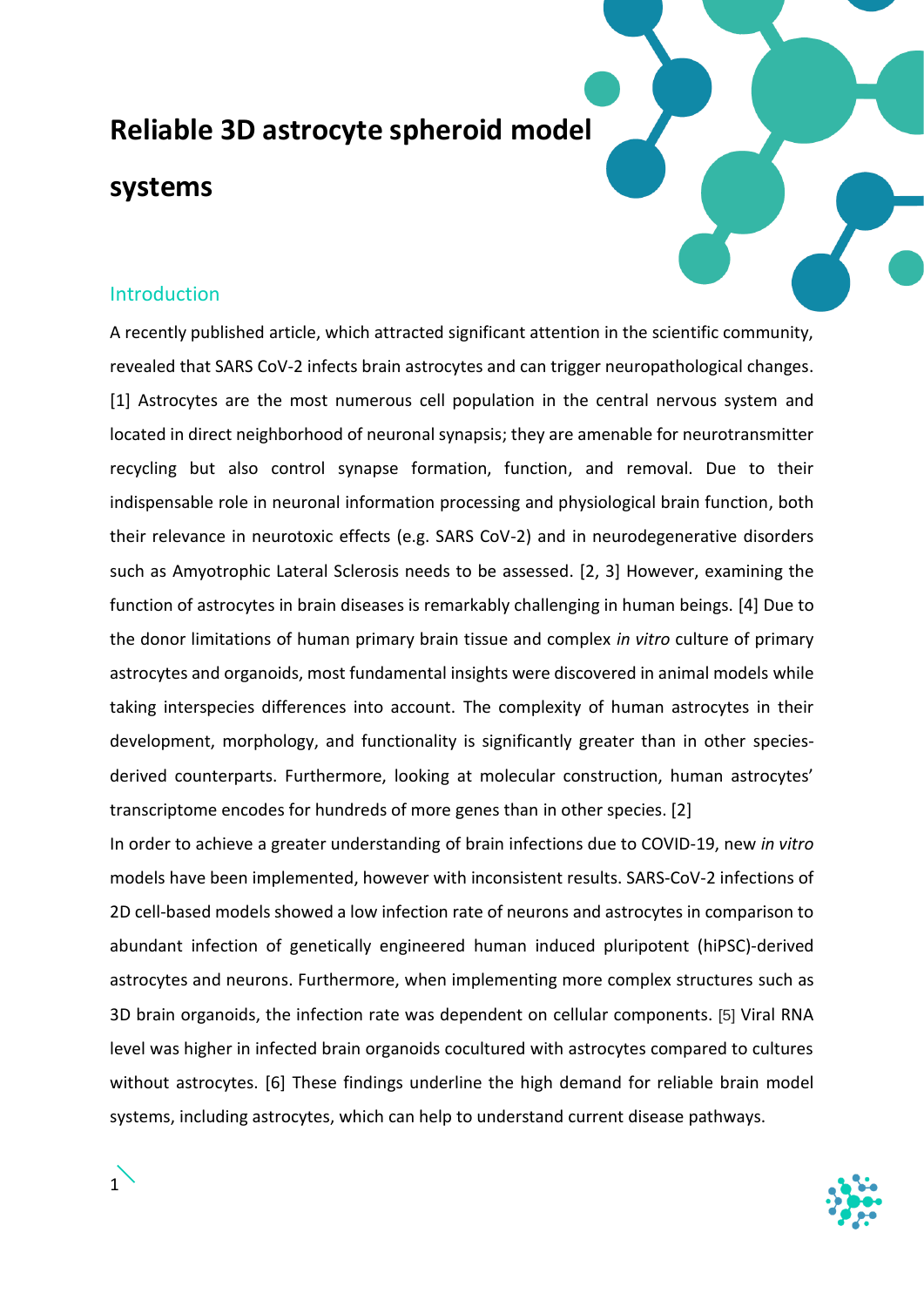Three-dimensional *in vitro* cell culture systems based on human immortalized cell lines provide the potential to overcome the limitations of human primary cells, long and complicated culturing procedures of primary cells and organoids, and to fill in any information gaps between animal experiments and human beings.

Culturing human astrocytes in 3D cell spheroids imitates the dense cell network *in vivo* by allowing cell-cell contact in all dimensions. Generating consistent cell spheroids requires a celland protein-repellent environment forcing the cells to aggregate and form a 3D structure. This environment is provided by specially treated cell culture equipment, which can differ in performance in terms of spheroid formation time, viability, and functionality and thereby impacting the assays' read-out.

In the current study, we established a 3D spheroid model with human immortalized astrocytes on BIOFLOAT™ 96-well plates which allows the investigation of human astrocytes in health and disease. For this purpose, the usage of defined, fully inert, animal-free low-attachment plates for spheroid formation were investigated in terms of formation time and spheroid viability to find the most reliable basic conditions for establishment of *in vitro* models.

## Materials and Methods

#### *Standard Cell Culture*

Human immortalized astrocytes, CI-huAstro (clone "SFFV2"; InSCREENeX GmbH; INS-CI-1023) were cultured on Poly-L-Lysine coating solution (InSCREENeX GmbH; INS-SU-1019) coated cell culture flasks in huAstro medium (InSCREENeX GmbH; INS-ME-1030) at 37°C and 5% CO<sub>2</sub>. For cell maintenance and cell expansion, medium was exchanged every 2-3 days and cells were splitted at 80-90% confluency.

#### *Spheroid formation*

For generation of cell spheroids, 10 000 cells/well were seeded into BIOFLOAT™ 96-well plates (faCellitate, Germany) and two other commercially available low-attachment plates (benchmark 1 U-bottom, benchmark 2 F-bottom). Spheroids were cultured up to 9 days at  $37^{\circ}$ C and 5% CO<sub>2</sub>.



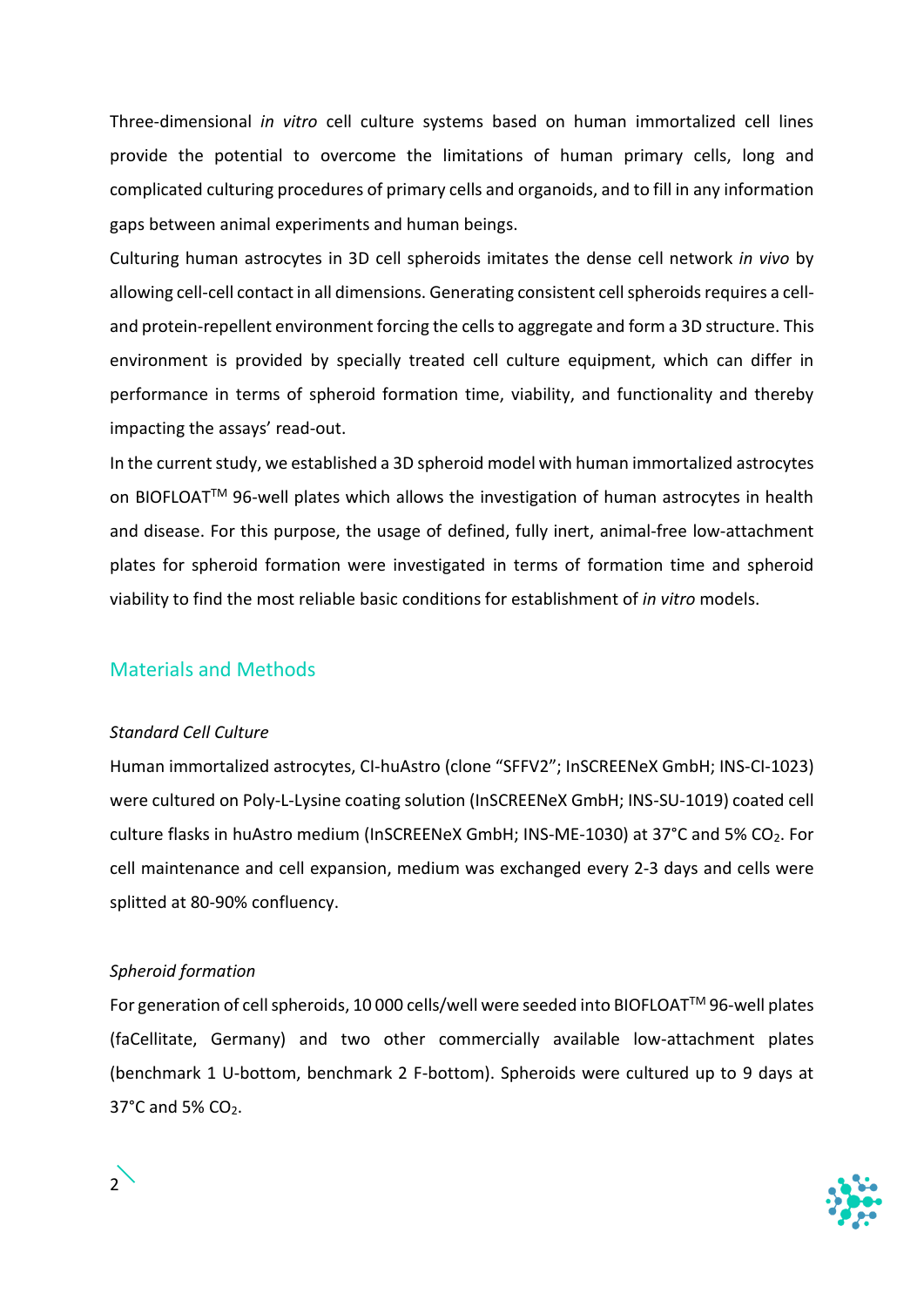#### *Morphology analysis*

The morphology of the cells was analyzed on day 1, 3, 7, and 9 post-seeding. For this purpose, spheroids were imaged using Incucyte<sup>R</sup> S3 (Sartorius) and analyzed via ImageJ (Wayne Rasband, public domain) macro with image processing followed by automatic segmentation, diameter, and circularity calculation. For analysis, images of three biological replicates (at least one passage and/or cryopreservation between experiments) including 48 technical replicates (single spheroids or wells of 96-well plate) were used.

#### *Time lapse analysis*

For time lapse analysis, 10 000 astrocytes/well were seeded into BIOFLOAT™ 96-well plates and two other commercially available low-attachment plates and imaged every hour using Incucyte<sup>R</sup> S3 imaging system. Spheroid formation of six spheroids per plate were analyzed using ImageJ. For this purpose, the percentage of cell aggregate-free areas within the formed spheroid were measured. A low percentage of cell free areas indicated a dense structure within the spheroid.

#### *Viability analysis*

To test the viability of spheroids after 3 and 9 days of culture, ATP level of cells were measured using Promega CellTiter-Glo 3D (Promega) according to the manufacturer's instructions. Samples of three biological replicates with 18 to 24 technical replicates were used.

#### *Fluorescent viability analysis*

For visualization of cell viability, live cells within the spheroid were stained with Calcein AM (ThermoFisher Scientific) and dead cells were stained with Propidium Iodide (PI) nucleic acid (ThermoFisher Scientific) according to the manufacturer's instructions. Calcein AM is converted into green fluorescent calcein by intracellular hydrolysis indicating viability of the cells. Dead cells are permeable for PI, which binds to DNA by intercalating between the bases. Samples of three biological replicates including 12 technical replicates were stained.

*Immunofluorescent staining for astrocyte marker*

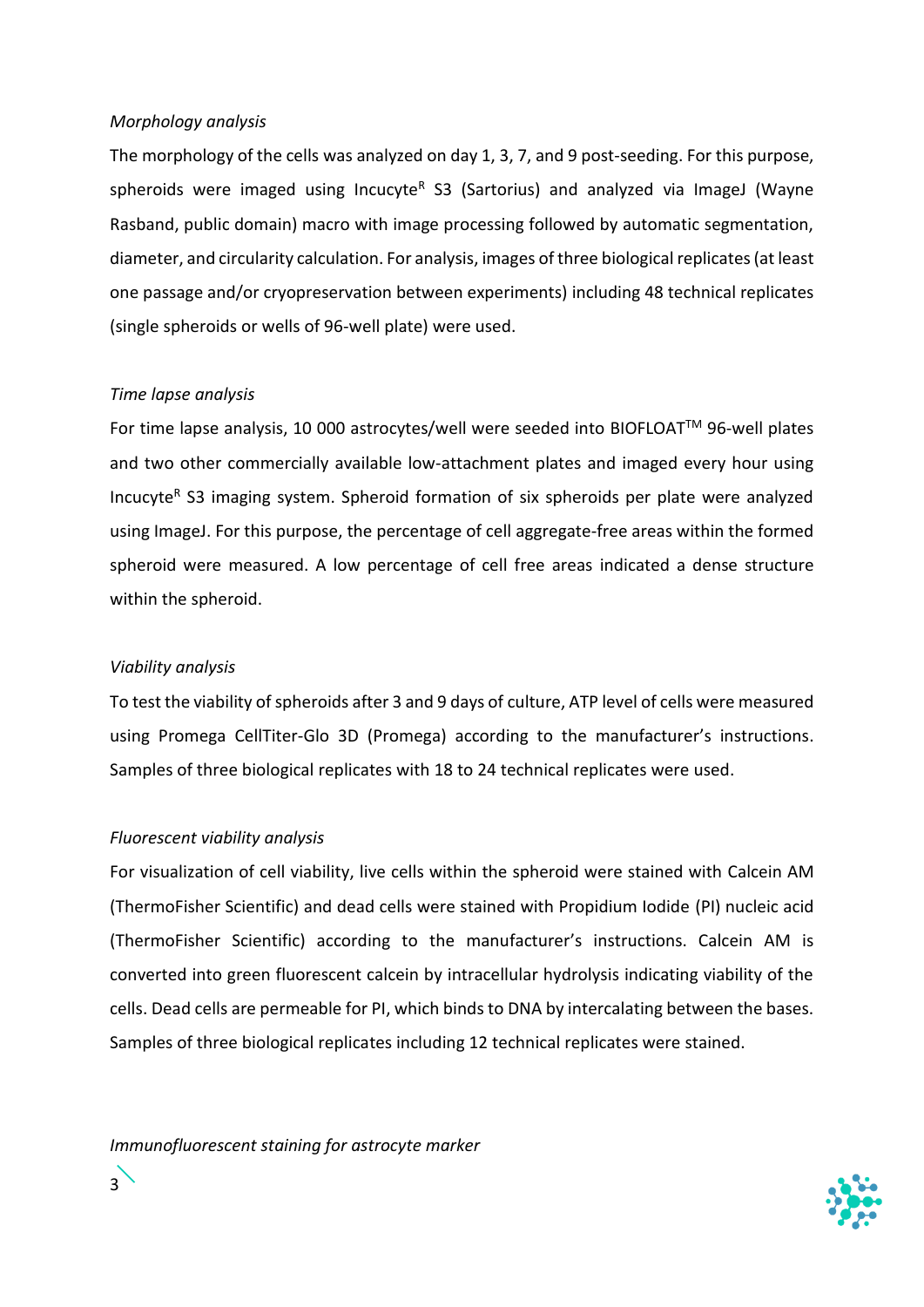The surface marker S100 Calcium Binding Protein B (S100B) and Glial Fibrillary Acidic Protein (GFAP) on human astrocytes were stained using anti-S100B (Synaptic Systems; Polyclonal rabbit anti-S100B) and anti-GFAP (Synaptic Systems; Monoclonal mouse anti-GFAP) after 3days of culture. S100B is a frequently used marker protein for mature astrocytes, whereas GFAP is also expressed in germinal zone cells that maintained their immature developmental stage. Prior to antibody staining, cells were fixed with 4% (w/v) paraformaldehyde in PBS (pH 7.4) for 15 - 20 min at room temperature. Afterwards, fixed spheroids were washed three times with PBS for 10 min and incubated for 30 min in blocking buffer (10% (v/v) serum/ 0.1% (v/v) Triton X100 in PBS). Primary anti-S100B and anti-GFAP antibodies were diluted in blocking buffer and samples were incubated for 2h at room temperature. Samples were then washed three times with PBS for 10 min and incubated in secondary antibody solution (Goat IgG anti-Mouse IgG+IgM (H+L)-Cy3, Dianova and Goat F(ab')2 anti-Rabbit IgG (H+L)-Cy3, Dianova in blocking buffer) for 1h at room temperature. After three washing steps, spheroids were covered with mounting medium including DAPI and observed under microscope. Astrospheroids of four biological replicates were stained.

#### **Results**

#### *Rapid and compact astrocyte spheroid formation on BIOFLOATTM plates*

4 Spheroid generation time can be an important factor for time-dependent experiments as well as for drug testing studies in which reducing days of analysis can shorten the preclinical phase. Therefore, we analyzed the spheroid formation within 24 h using time lapse images. In BIOFLOAT™ plates, astrocytes started to aggregate within the first hour of culture and showed 24.6 % cell-free area within cell aggregates (cell-free area, Figure 2A). Within 9 h of culture, astrocytes in BIOFLOAT™ plates and Benchmark 1 rapidly formed a network of cells with smaller cell free area (8.8% BIOFLOAT<sup>™</sup> and 9.8% benchmark 1), faster than cells cultured in Benchmark 2. Astrocyte spheroids in Benchmark 2 revealed 11% cell-free area after 9 h, indicating a loose structure of aggregates, which densified to a compact structure with 1.23% of cell-free area after 22 h of culture. The lowest percentage of cell free area (0.54%) was achieved for astrocytes cultivated in BIOFLOAT™ after one day, which resulted in a dense spheroid. BIOFLOAT™ triggered the fastest formation of astrocytes into round spheroids within 22 h. The morphology of these generated astrospheroids was further analyzed for

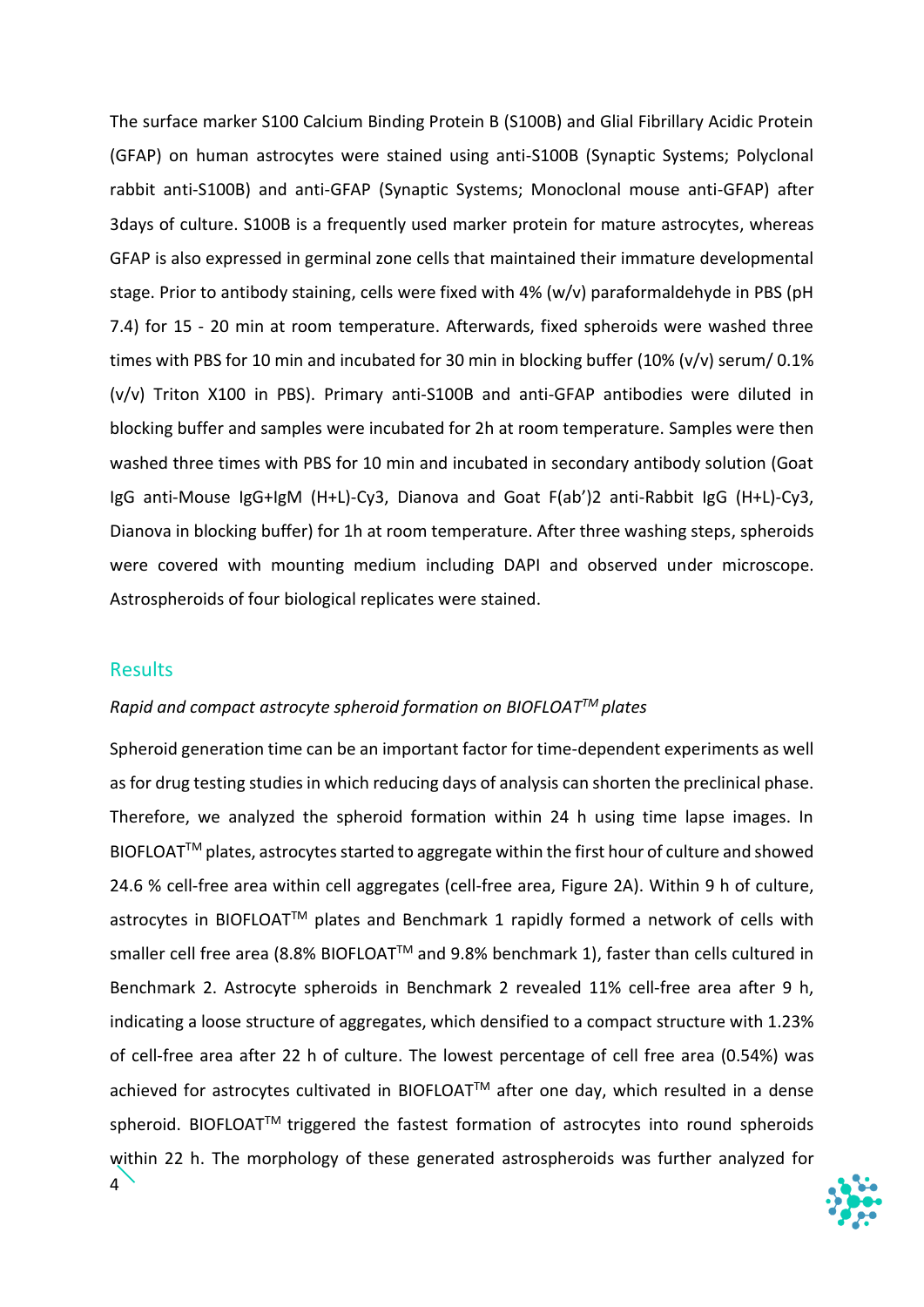consistency since the spheroids' shape may be a source of variability in read-out of experiments. [7] Analysis of images of cell spheroids in BIOFLOAT™, Benchmark 1, and Benchmark 2 revealed that spheroids lose their shape starting from day 7 (Figure 1).



Figure 1 Microscopic images of astrocyte spheroids products. Spheroids were cultured in BIOFLOAT™ 96-well plates (first row) and two benchmark products (second and third row) up to 9 days and imaged on day 1,3,7, and 9. Scale: 400 µm.

These morphological changes were quantified by measurements of diameter, circularity, and solidity on days 1, 3, 7, and 9 (Figure 2). For all conditions, the diameter of astrospheroids increased with time as would be expected. On day 1, cells in BIOFLOAT<sup>TM</sup>, Benchmark 1, and Benchmark 2 formed spheroids with a size of 300.4 +/- 8.7 µm, 292.0 +/- 20.1 µm, and 306.6 +/- 7.6 µm, respectively. Spheroid diameter increased with time in all conditions and astrospheroids cultured in BIOFLOAT<sup>TM</sup> reached an intermediate diameter of 345.1 +/- 8.4  $\mu$ m after 9 days of culture between Benchmark 2 (376.3 +/- 39.1  $\mu$ m) and Benchmark 1 (306 +/-11.8 µm) The low circularity value of spheroids in Benchmark 1 (0.82+/-0.05) after day 1 were consistent with the results of time lapse analysis, where cells aggregated into spheroids with irregular shape. In contrast, spheroids with a high level of circularity, indicating a perfect round shape, were generated in BIOFLOAT™ and Benchmark 2. Furthermore, the circularity of spheroids decreased after day 9 to a value of  $0.8+/0.2$  for BIOFLOAT<sup>TM</sup>,  $0.8 +/-0.04$  for Benchmark 1, and 0.8+/- 0.02 for Benchmark 2, reflecting the cells' tendency to disassemble into a loose structure of spheroids. For description of the outer rim of astrospheroids, the solidity was measured. Astrospheroids cultured in BIOFLOAT™ and Benchmark 2 showed a more regular defined cell border quantified by a solidity value of 0.98 +/-0.0009 and 0.98 +/- 0.003, respectively, compared to Benchmark 1 (0.96 +/- 0.019). In all conditions, solidity decreased over time in accordance to the observations obtained from circularity and diameter

5

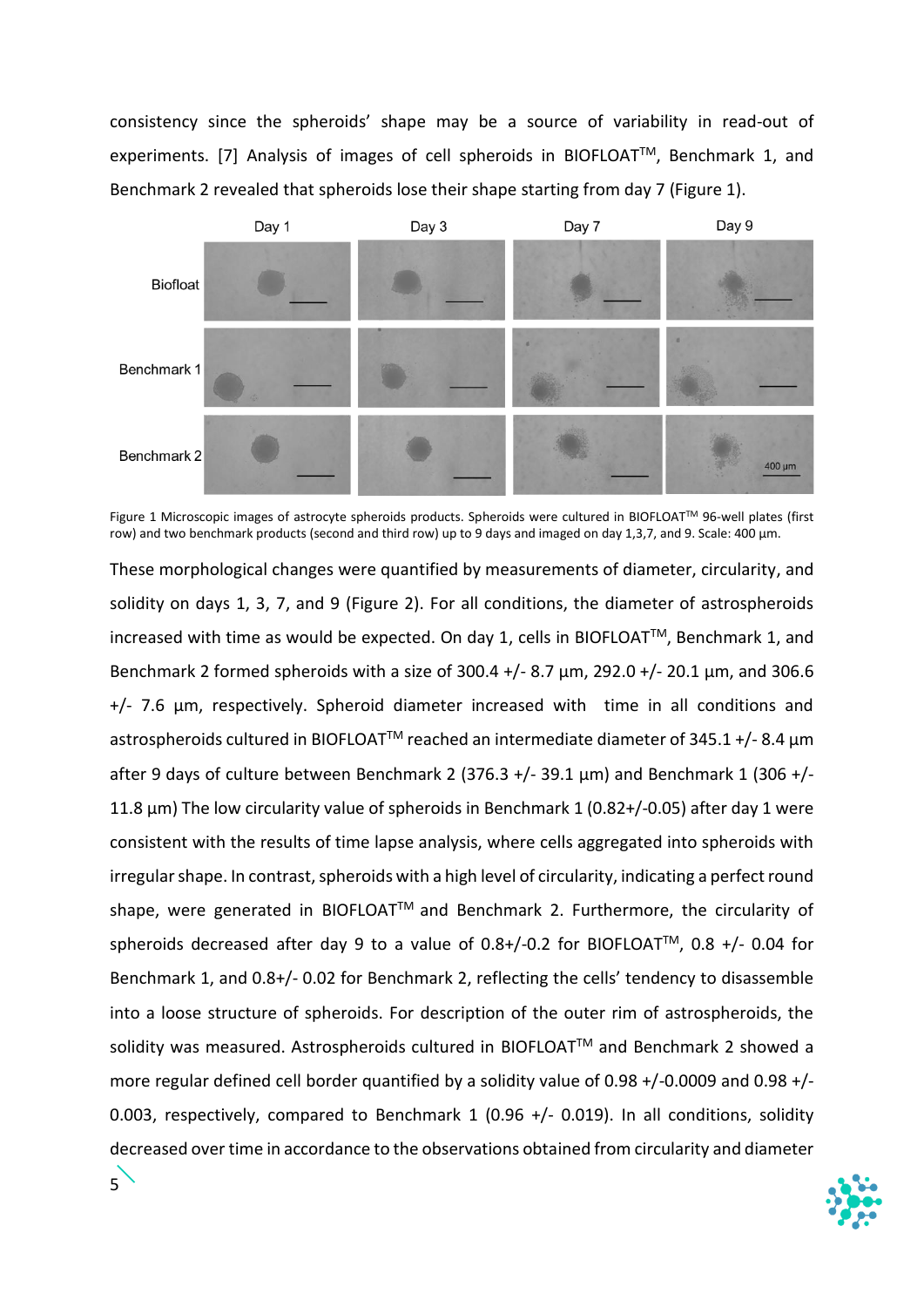results. Zanoni et al. previously published data indicating that selecting homogenously-shaped spheroids for reducing data variability is important in cytotoxicity analysis. [7] BIOFLOAT™ and Benchmark 2 allowed the fastest generation of round, uniform astrospheres within 24 h and revealed a uniform spheroid shape, making them ideal for cytotoxicity analysis.



Figure 2 Analysis of formed spheroids in BIOFLOATTM, Benchmark 1, and Benchmark 2. Spheroid formation was pursued for 22 h using time lapse movies and analyzed by determining the cavities between the cell during spheroid formation (A). Diameters (B), Circularity (C), and Solidity (D) of imaged spheroids in BIOFLOAT™, Benchmark 1 and Benchmark 2 were measured at 1, 3, 7 and 9 days after seeding.

#### *Highly viable cell spheroids on BIOFLOATTM plates*

6 The use of viable 3D spheroids in *in vitro* testing systems is one important factor when investigating the effect of external factors (e.g., drugs, toxins) on cell apoptosis. More importantly, the viability of astrocytes within one spheroid was analyzed to determine the optimal cell culture condition of the 3D model. The cell viability was quantified by measuring the intracellular ATP level. For this purpose, astrocytes were lysed after 3 and 6 days of culture and the supernatant was analyzed as summarized in Figure 3A. Surprisingly, the luminescence values, indicating the amount of ATP in cultured cells, were significantly higher in BIOFLOAT<sup>™</sup>

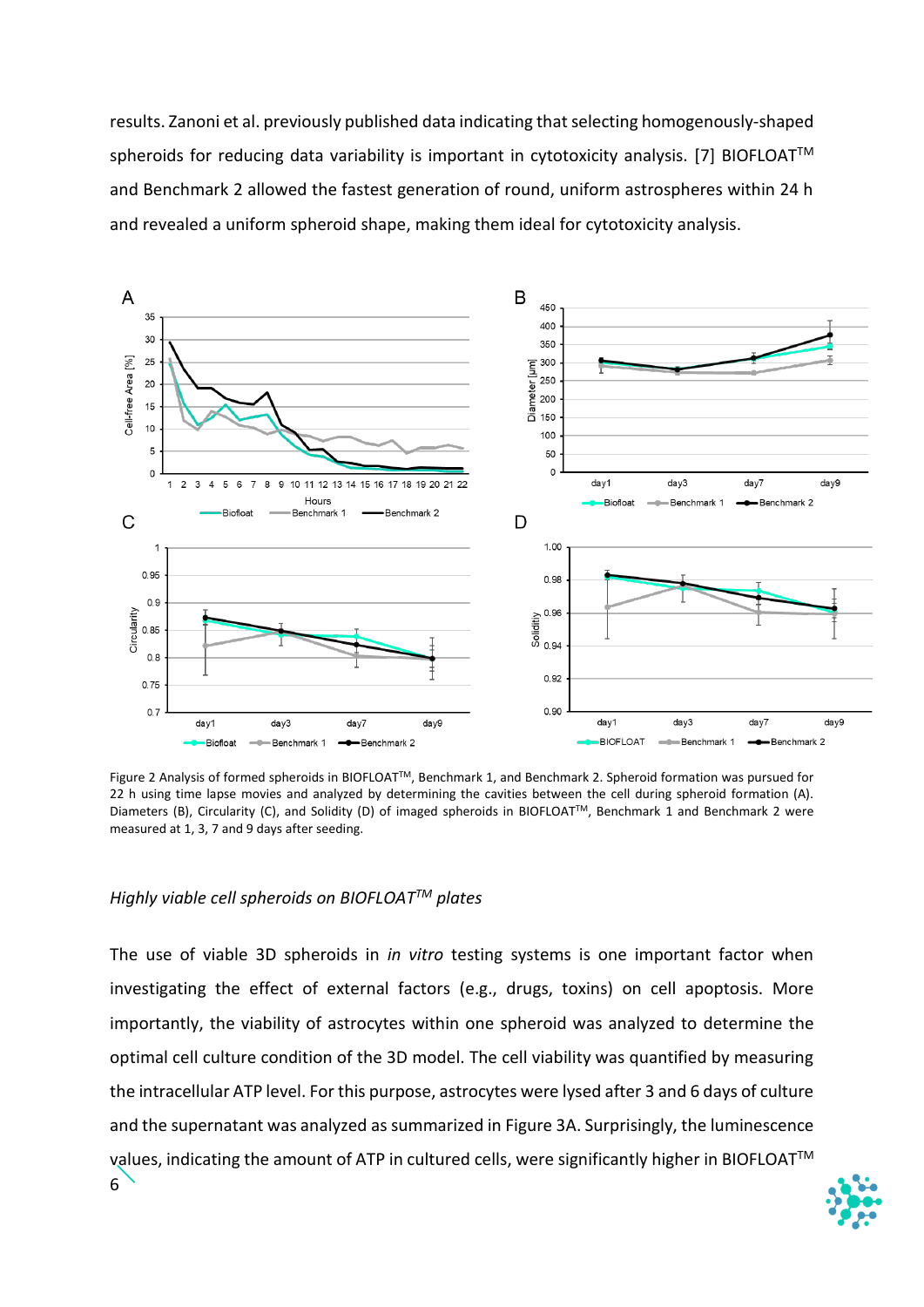plates on day 3 (2277187 +/-195286.6) and day 6 (2120218 +/- 164880.9) than for the benchmark products (Figure 3A). These results were also confirmed by microscopic fluorescence images, which showed more viable cells (green) on day 3 in BIOFLOAT™ plates than in spheroids cultured in Benchmark products (Figure 3B). In contrast, the viability of astrospheroids in Benchmark 1 decreased to the lowest value at day 6 (1868463 +/- 1161997). Endpoint analysis (day 9) of spheroids using fluorescence marker for viable and dead cells revealed a viable core of spheroids cultured in BIOFLOATTM plates with some dead astrocytes loosely populated around the viable spheroid core. The same phenomenon was visible for astrocytes cultured for 9 days in both Benchmark products. In combination with the morphological analysis, these results imply that dead cells leave the dense spheroid structure after 9 days of culture, leading to a disassembled, loose structure. In any case, BIOFLOAT™ plates support the formation and maintenance of highly viable spheroids, which is an optimal prerequisite for qualified analysis of cellular response regarding cell apoptosis.



Figure 3 Viability analysis of astrocyte spheroids. ATP level of spheroid cultures in BIOFLOATTM, Benchmark 1 and Benchmark 2 were measured by luminescence signal detection using Cell titer Glo (A). For visualization of cell viability, spheroids were stained with calcein (green) showing viable cells and dead cells were stained with PI (red) (B). Scale bar:200 µm.

*Astrospheroids express typical marker of astrocytes*



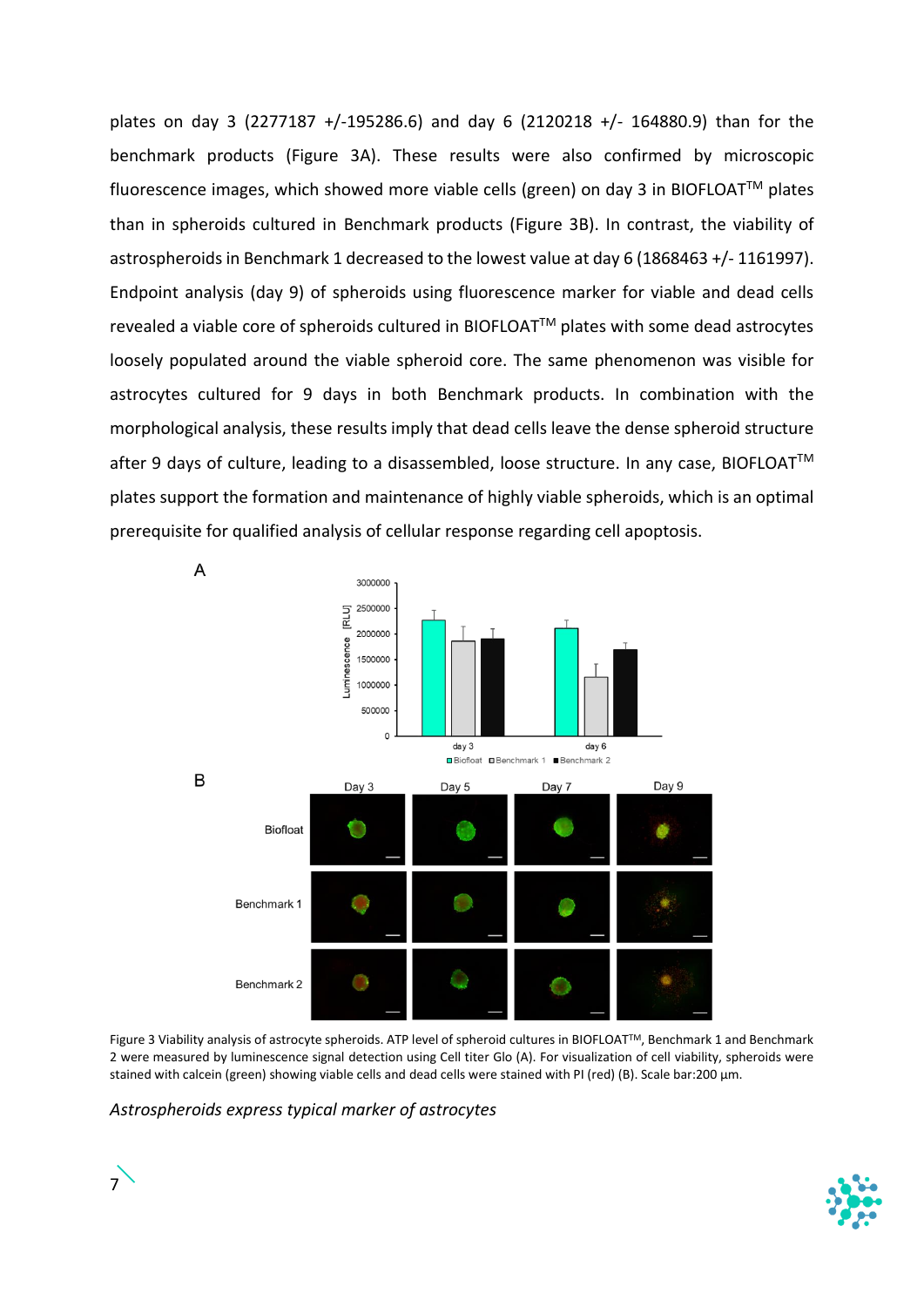Human astrocyte phenotype was evaluated by staining of typical markers S100B and GFAP (Figure 4). Both markers are constantly expressed by cells within the spheroids in BIOFLOATTM, Benchmark 1, and Benchmark 2. S100B, produced mainly by astrocytes, plays a crucial role in the astrocyte activation process, migration, and cell shape. [8] Further upregulation of GFAP is linked to neuronal damages and is an indicator for brain injury. [9, 10] Therefore, both markers are suitable for identification of astrocytes and for cell analysis regarding cell behavior. In all conditions, astrospheroids express these hallmarks of astrocytes, indicating a stable cell line for astrospheroid formation.



Figure 4 Immunofluorescence staining of astrospheroids. Cells in BIOFLOAT, Benchmark 1, and Benchmark 2 were stained against the surface marker GFAP (1st row) and S100B (red, 2nd row).

## **Conclusion**

Establishment of 3D astrocyte cultures can address a wide range of applications and answer fundamental questions in the field of neurodegenerative diseases or as model systems for toxicological screening purposes. Implementation of immortalized astrocytes in such 3D cultures can provide the ability to overcome the gap between current model systems with insufficient reproducibility or transferability to humans and the lack of human donor cells. For this purpose, we established 3D astrospheroid model systems in different cell culture plates and evaluated their morphology and vitality. Astrocyte spheroids were formed in all products, indicating the suitability of this cell line for spheroid formation. In BIOFLOAT™ plates, cell spheroids were formed remarkably fast and revealed spheroids with a larger diameter, circularity, and solidity than compared spheroids produced in Benchmark 1. Therefore, BIOFLOAT™ plates are well suited for analysis in the first days of culture when a high degree of consistency is needed to accelerate experiments. Furthermore, BIOFLOAT™ plates